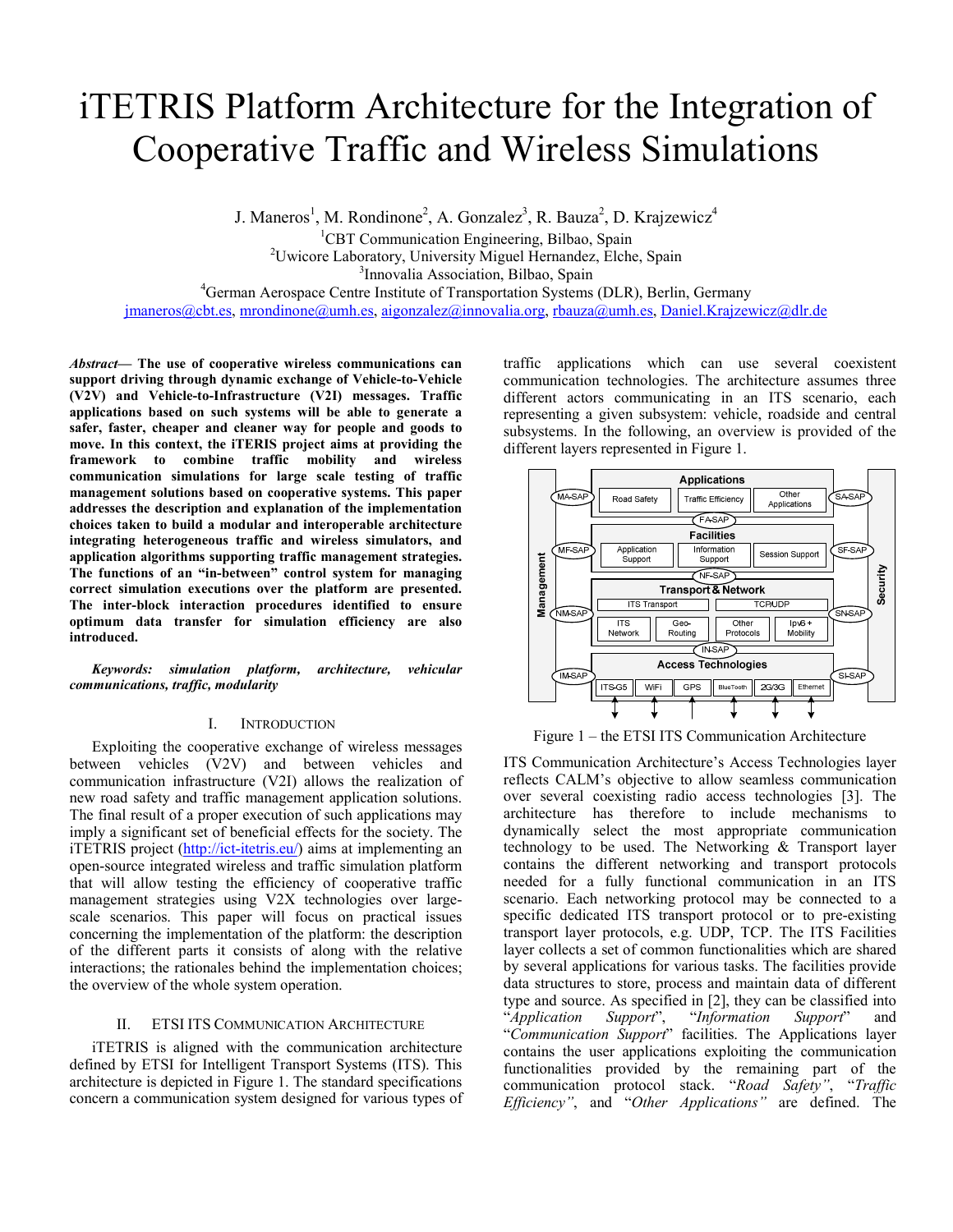Management layer is a transversal layer handling cross-layer information exchange among the horizontal layers. The main functionalities implemented in this block include the dynamic selection of the access technology for a given application, the monitoring of communication interfaces' parameters, the management of transmission permissions and priorities, the management of services, and the implementation of congestion control mechanisms. Finally, Security is the block implementing security services for the communication protocol stack and the management layer.

## III. ITETRIS SIMULATION PLATFORM ARCHITECTURE

The iTETRIS simulation platform architecture consists of a set of functional blocks that collaboratively interact to simulate the application of innovative traffic strategies over ITS scenarios. In the following, a discussion is presented on the reasons motivating the iTETRIS simulation platform Architecture, which is described at the end of this Section.

## A. iTETRIS implementation requirements

As already mentioned in Section I, iTETRIS aims at evaluating through simulations the performance of traffic management strategies supported by novel cooperative V2X communication systems. This focus on traffic management imposes in turn to consider large scale scenarios. These scenarios mean the involvement of a high number of vehicles distributed over wide areas, and whose behavior is analyzed over extended time periods. These conditions, whose adoption is synonym of reliability of the generated simulation results, may however request the employment of a considerable amount of resources in terms of both computational power and simulation time. This aspect is a very crucial point to be considered in the development of the iTETRIS architecture. It affects not only the choice of the architecture sub-components (traffic and wireless simulators), but also the way how they shall interact. The iTETRIS architecture sub-components have to provide acceptable degrees of accuracy but employing at the same time simplified models able to reduce the computational cost. All the interactions occurring between the different blocks of the resulting architecture shall be engineered to optimize the exchange of information by avoiding uncontrolled or inefficient data transfers. In this context, solutions are preferable which consist of centrally controlled, time-regulated, synchronized, sporadic and data-aggregating inter-block communications rather than autonomous, unsynchronized and too frequent exchanges of small amount of data.

# B. Traffic and Wireless Simulation Platforms

The first and essential objective that iTETRIS wants to achieve is the accuracy in simulating the behavior of every ITS station making use of cooperative ITS communication systems. This objective is fulfilled in iTETRIS through the simultaneous and combined use of two simulation platforms, each of them addressing the emulation of vehicles' movement and wireless communication, respectively. Combining two pre-existing traffic and wireless simulator is a newly adopted method used to simulate vehicular communications [4]. This combined approach allows assessing the effects of actions triggered by exchanging messages over V2X communications on vehicles'

mobility. The dynamic vehicular exchange of traffic information through the radio interface will cause, in some cases, route changes. At the same time, vehicles' movement will decisively affect wireless communications and will have a certain impact on communication protocols.

iTETRIS has opted for integrating two well-known and widely used open source simulation platforms. SUMO (http://sumo.sourceforge.net) is an open-source microscopic platform developed by the German DLR laboratories. It emulates vehicles' traffic mobility by a representation which is space-continuous and time-discrete. For what concerns the wireless communications simulator, iTETRIS decided to adopt the ns-3 platform (http://www.nsnam.org/) due to its capability to perform large-scale simulations and support multiradio/technology [14]. The way of combining traffic and communication simulators was another aspect studied for the definition of the iTETRIS architecture. This combination can be achieved using different coupling approaches, like for example direct coupling [5][11], the use of middleware architectures for distributed simulations [11], or the adoption of an "in-between" control module [13] used for synchronization and coordination. Interoperability of the resulting platform represents a key aspect: the opportunity has to be taken into account to replace one of the simulators by another one. This would ensure, as well as a wider applicability of the platform, also its sustainability in case one of the two simulators became obsolete. Also, it is very important that the platform is autonomously developable, extendable and maintainable in each of its sub-components. Finally, if the reusability of the platform beyond the duration of the project is wanted, the possibility has to be given to an external user to implement and simulate his traffic applications in a fully flexible way. All the desired features listed above can be resumed in one single world: Modularity. By using a modular approach, the platform can be developed independently in each of its parts. The developers of each block of the platform are allowed to use the programming language they are familiar with and do not need to have a knowledge of the internal implementation of the other parts.

# C. The 3-Blocks approach

Figure 2 shows the final choice made by iTETRIS for the definition of the platform architecture.



Figure 2 – the iTETRIS 3-Blocks Architecture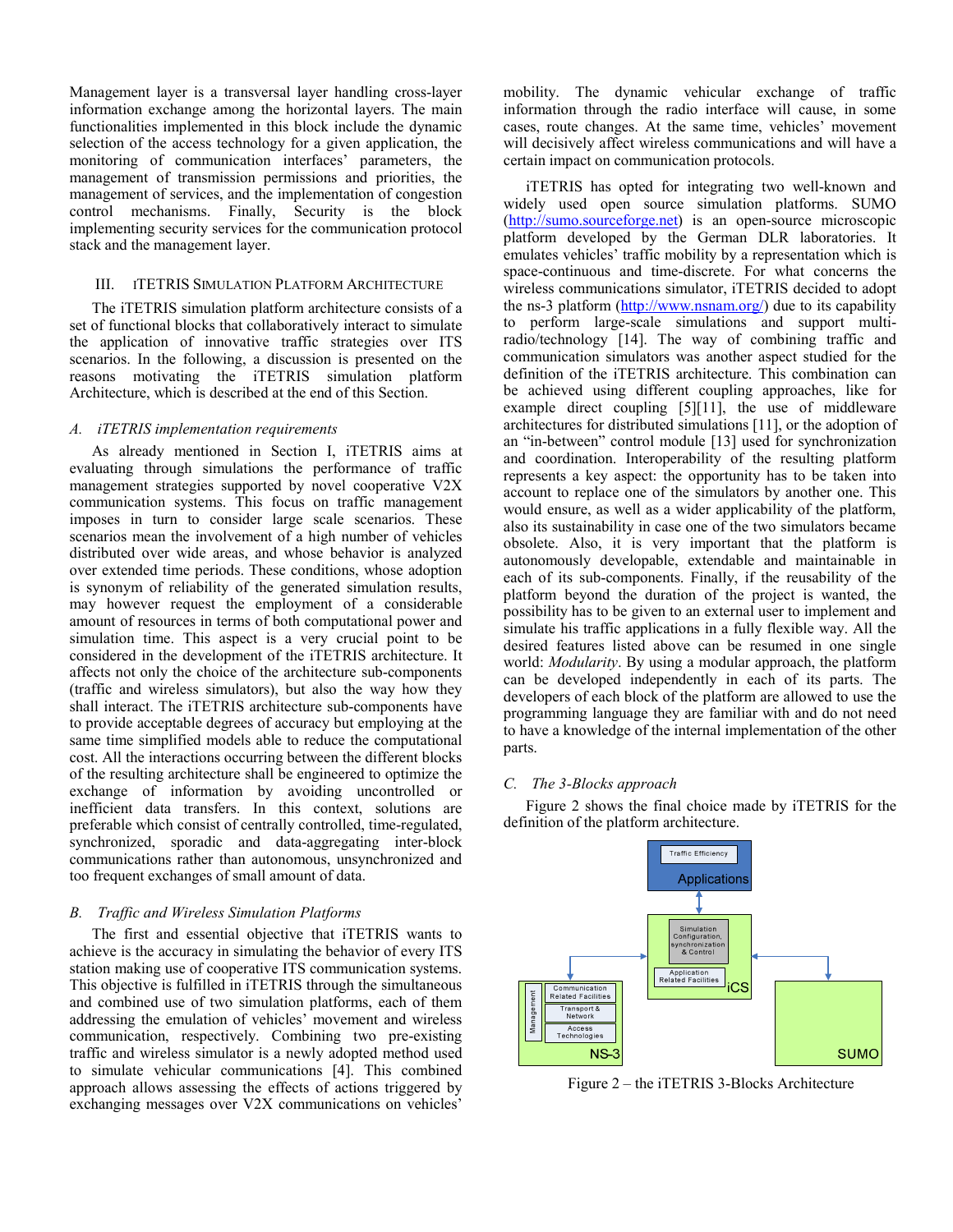As it can be seen, in order to fulfill the modularity requirements explained above, a 3-Blocks approach has been adopted. The two open source simulation platforms, which are developed autonomously by dedicated experts, do not communicate directly, but are connected with a central "inbetween" module named iTETRIS Control System (iCS). In order to consider simulation efficiency for large scale simulation, the iCS and the simulation platforms components run under the same machine. The traffic applications that can be simulated in iTETRIS are defined as an iCS-assisted external block running on the top of the platform. In this way, platform users can create their application definitions in a "language-agnostic" fashion. As the central block in the simulation architecture, the iCS is the entity that triggers the start of the different platforms, sets up the simulation environment, coordinates and controls the execution of the simulation. Each ITS station simulated on the platform has a specific representation in each of the iTETRIS blocks. SUMO is controlled by the iCS for emulating objects' movements. It receives through the iCS a set of Application driven commands indicating the actions that have to be performed on the road network of the simulated traffic scenario (e.g. modifications of vehicles' routes or actuation of particular traffic light policies). At the same time SUMO keeps tracks of the position of its objects (i.e. vehicles) and provides the other blocks with up-todate values, in case these positions change over the time. ns-3 simulates the wireless communications that have to be run in the iTS scenarios. As it happens with SUMO, the interaction between ns-3 and iCS depicted in figure 2 is bidirectional. The iCS, if requested by the simulated Application, schedules control messages to be sent down to ns-3. This is needed to force the radio transmission of packets through the implemented ns-3 radio access technologies, according to the specifications of the running traffic Application. At the same time, ns-3 sends up to the iCS information messages for every packet received over the radio channel interfaces whose content has to be processed by the Application. Moreover, ns-3 is continuously fed by the iCS with the position updates it retrieves from SUMO. ns-3 uses these values to update the positions of its internal vehicle node representations. Based on these positions, the communication capabilities of ns-3 nodes vary a lot. Besides affecting the quality of vehicular radio links, changing nodes' position may led vehicles to zones where a given radio technology cannot be used (e.g. absence of UMTS signal coverage). The Application, besides determining the actions that have to be executed in terms of both vehicles' movement and wireless communication, reacts to the events generated by the simulators. A notification about a given packet reception simulated in ns-3, may imply various different reactions at Application side. A given packet transmission may need to be immediately executed in ns-3, or the change of a vehicle's route may need to be triggered in SUMO. As it will be better explained in the next sections, the iCS is not only capable to administrate this switching of messages between the blocks it interfaces. The iCS also contains some internal specific functionalities (the Application-related facilities), which are essential for the platform. These functionalities implement methods and databases supporting the simulated object representations and the relative Applications. Through these methods and databases, the messages coming from the

simulation platforms are filtered, fused, stored, updated and maintained for every simulated object. After having extracted the data it needs from these databases, the Application is executed for every addressed object. If the results of the Application have to be stored in the iCS, the same databases will be accessed again and the corresponding data will be updated.

## IV. COUPLING

To achieve efficient interaction between the different iTETRIS sub-components, when defining the iCS, various candidate technologies and architectures have been considered. Common Object Request Broker Architecture (CORBA) presents considerable drawbacks such as location transparency, and thus results an expensive implementation, especially if it is considered that the simulation platforms reside in the same machine [6][7]. Simple Object Access Protocol (SOAP) [8], despite the advantage of being platform and language independent, relies on XML format, which is very verbose. This causes network overloading and slows down simulation executions, especially in case of large scenarios (25.000 nodes). For this reason, SOAP was discarded [9].

High Level Architecture (HLA) specifications provide the framework to integrate different simulators and specify Run Time Interface (RTI) components [10]. However, large scale and highly populated simulation scenarios could not be met by existing open source implementations of the RTI. Internal tests were carried out by the project partners even with commercial versions of the RTI. The approach seemed not to be performing since messages were exchanged at an object level over the HLA bus. Hence, HLA was also discarded. The fourth option, and the one finally selected for iTETRIS iCS implementation, has been Internet Sockets based on the Internet protocol. Through a very simple mechanism and a straightforward technology, the iCS can communicate with the other blocks by just specifying on which IP address and port SUMO, ns-3 and the Traffic Engineering Applications will be listening to. The Internet Sockets option puts more focus on effective iCS implementation compared to HLA counterpart. On the other hand, it allows for a key feature in terms of iTETRIS performance, namely the possibility of designing a highly effective communication protocol across simulation platforms.

## A. Approach to iCS-ns-3 Coupling

The iTETRIS 3-Blocks Architecture is fit for a clear separation of functionalities and therefore suggests a split of the ETSI ITS communication stack (Figure 1) over the combination of ns-3 and iCS (Figure 2). In this way, both ns-3 and iCS, for their internal operation (i.e. when the Application layer and the lower layers do not need to communicate with each other) can use the functionalities implemented by themselves, without the need to query the other block. This approach avoids unnecessary exchange of information between the different parts of the platform, therefore addressing the requirements explained in Section III.A to reduce the simulation time. As it can be appreciated in Figure 2, ns-3 implements all the layers which are essential to support the radio communication, while the iCS provides some supporting functionalities for the Applications running on the top of it. A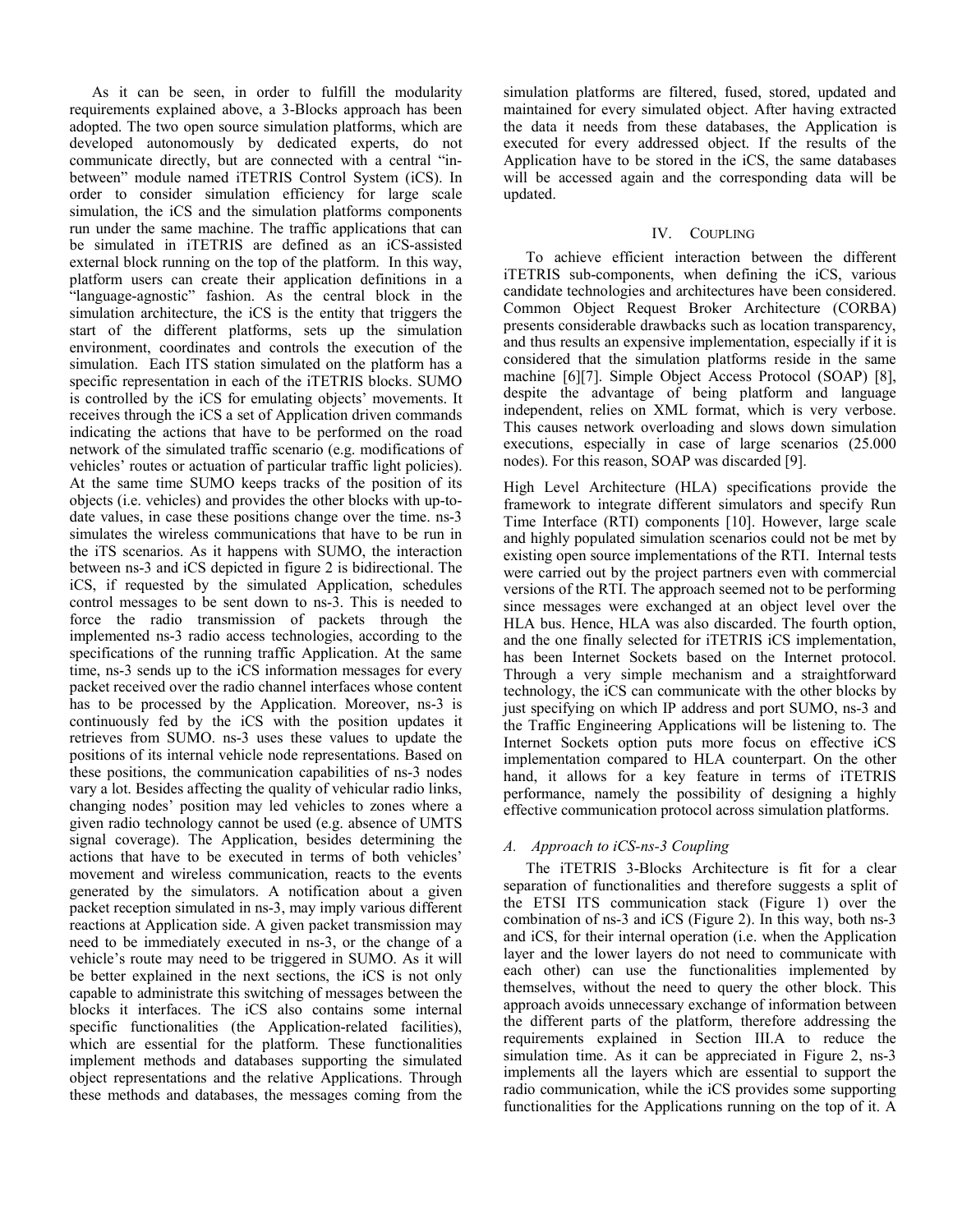similar consideration can be made for the iTETRIS implementation of the ETSI ITS Facilities layer. Some facilities are mostly accessed by the Application (Applicationrelated Facilities) and are placed in iCS, while some others (Communication-related Facilities) are needed to support communication sessions and are in ns-3. Clearly, iCS and ns-3 rely on the facilities they strictly need for their autonomous and dedicated functioning, so they will not consult the other block, if not needed. Figure 2 shows the ETSI ITS stack's layers implemented in ns-3. The iTETRIS Access Technology block models the radio access interfaces considered in the project: IEEE 802.11p (also known as WAVE and named ITS-G5 by ETSI), UMTS, IEEE 802.16 (WiMAX) and DVB-H. The Transport & Networking layer implements the relative needed protocols. The iTETRIS Management mostly implements functionalities for the dynamic selection of the suitable radio access technology.

The interactive communication process between iCS and ns-3, theoretically described in Section III.C, is accomplished by a client/server relationship, where the iCS always is the controlling actor. A client entity is created in the iCS facilities layer. This client entity schedules all the commands to trigger ns-3 transmissions, and actively request ns-3 for returning all the relevant data resulting from packet receptions. At the same time, ns-3 performs as a server entity. Through the use of adequate primitives, it first executes the iCS commands for transmissions, and then returns to iCS all the data derived from simulated receptions. Two different primitives will be used. The iCS Communication Control Primitive (iCSCCP) is used when the Application requires triggering the simulation of a packet transmission over the radio. Through this primitive, the iCS communicates to ns-3 instructions about the content of the message to be transmitted, and the transmission modalities as required by the Application. ns-3 responsibility is to correctly interpret this information and perform the transmission in the most convenient and effective way. In other words, the iCS forwards instructions in a general Application-related format, and ns-3 can convert them into practical solutions in terms of radio access technology and communication networking protocol. The ns-3 Communication Control Primitive (ns3CCP) is instead the primitive adopted by ns-3 to communicate to the iCS the content of a packet after simulating its reception over the radio. The information received through this primitive will be then processed by both the iCS and the Application. iCS may eventually update its own data repositories in the Application-related facilities, while the Application may react according to the content of the packet and its own internal rules. iCSCCP and ns3CCP have a similar structure and are defined in the following way:

iCSCCP(EntityID, MsgType, ServiceID, AppCommParams, AppPrefs, Priority, AppDataPayload)

ns3CCP(EntityID, MsgType, ServiceID, AppDataPayload, TrInfo)

where:

 EntityID indicates the simulated communication or Application entity which has to process this primitive in ns-3 (in the case of iCSCCP) or iCS (in the case of ns3CCP).

- MsgType indicates one message type among the various message used in iTETRIS (e.g.CAM, DNM, Service REQ, Service REP, Dissemination message, etc…).
- ServiceID along with MsgType, is an identifier that defines how the primitive has to be processed, according to Application specifications.
- AppCommParams (only for iCSCCP) is a group of parameters indicating the Application requirements that define how this message should be transmitted (e.g. communication technologies specified by the Applications, timing information, addressing specifications, etc…).
- AppPrefs (only for iCSCCP) is an optional field specifying the Application transmission preferences, in case that more than one communication solution can be adopted (e.g. a criterion may be the costs implied by using a given transmission technology…).
- **Priority** (only for iCSCCP) indicates the priority of this message. The priority is taken into account by lower layers to schedule transmission of the corresponding packet. Packets with higher priority will be transmitted first on the medium.
- AppPayload contains all the Application data to be transmitted (in the case of iCSCCP) or processed after a reception (in the case of ns3CCP).
- TrInfo (only for ns3CCP) is an identifier of the ITS entity that transmitted the received message, in case it influences the Application reaction.

# B. Approach to iCS-SUMO Coupling

A previous attempt of integration between traffic and wireless simulators concerned the direct coupling of SUMO with the network communications simulator ns-2 through the use of socket connections [5]. Since iTETRIS clearly refuses this sort of direct integration in favor of a modular approach, the need exists to find interaction modalities with the iCS. SUMO is equipped with an interface called Traffic Control Interface (TraCI) allowing users to start, pause and stop traffic simulations. Data concerning simulated objects (e.g. vehicles' positions, speed, direction) can also be retrieved through TraCI. Moreover, through this interface, it is possible to impose actions on the simulated traffic scenario from the outside (e.g. assignation of new route to vehicles, etc.). The iTETRIS iCS exploits TraCI to implement the exchange of information with SUMO as described in Section III.C. As for the interaction with ns-3, a client/server communication model is adopted. The iCS always acts as client entity generating commands to be executed in SUMO and retrieving data from it. An iCS module will be defined to implement the methods to build inter-block messages having a format which is appropriate to be processed by SUMO. On the other hand, TraCI will be enabled as a server entity during the start-up process. iCS will retrieve information from SUMO based on the concept of "Subscription". Through this method, the possibility is given to the iCS to use only one call (subscription) per object (e.g. a vehicle) to be continuously informed by SUMO on the monitored value (e.g. vehicle's position), every time this information is needed. Getting information using subscriptions rather than actively and continuously questioning SUMO for updates makes this process very efficient. In addition,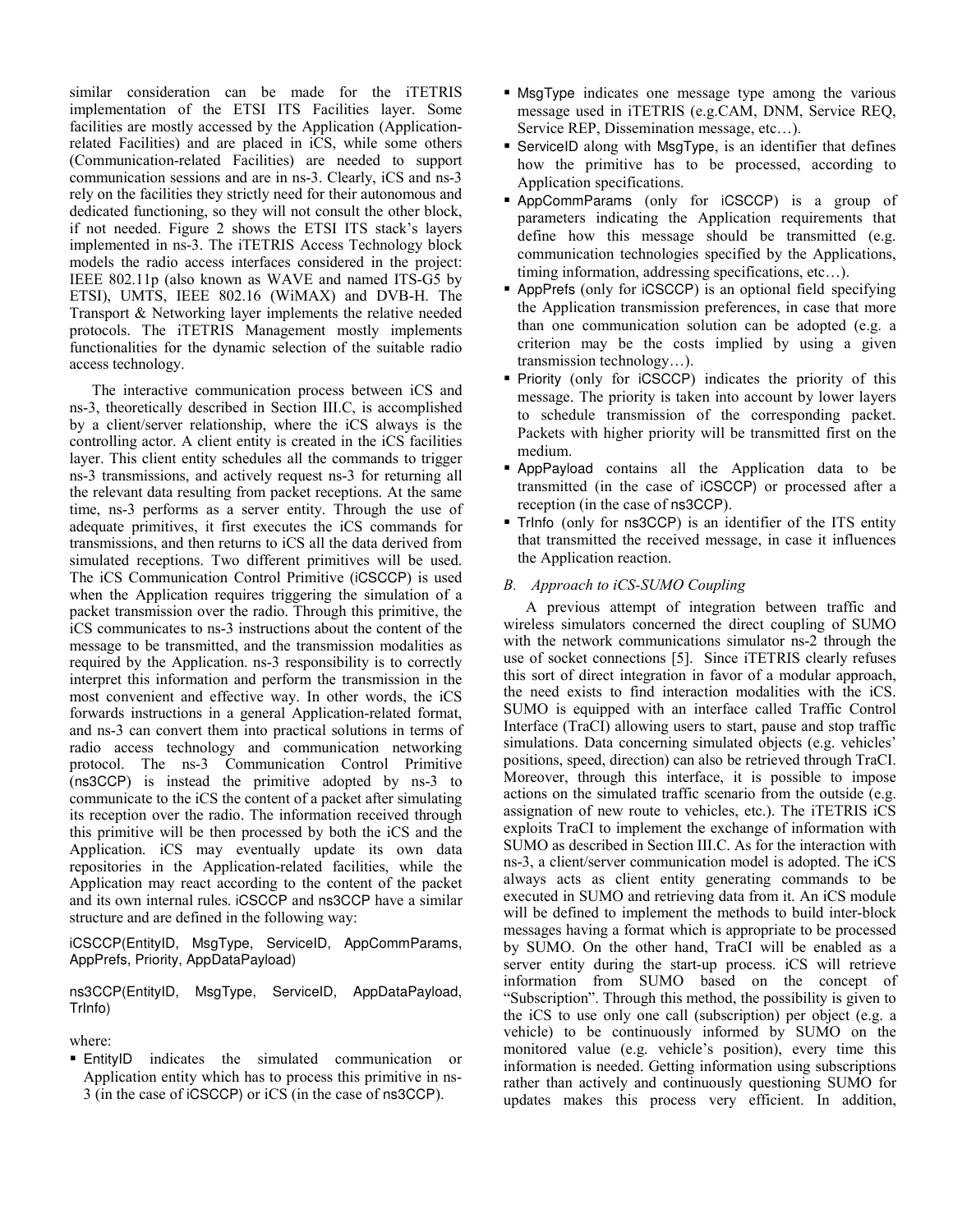subscribed values will be submitted from SUMO to iCS in single blocks. For what concerns the triggering of actions to be implemented in SUMO, the iCS client entity will use suitable messages to be interpreted and executed by SUMO. These messages will be used by the iCS to forward to SUMO the actions that the running Application wants to impose over the traffic network. In order to reduce the inter-block data transfer frequency, the possibility will be studied to join all these commands in aggregated messages. This last point, along with the subscription mechanism, considerably reduces the amount of messages exchanged between SUMO and iCS. In this way, the requirements imposed by using collaborating platforms to simulate large scale scenarios (Section III.A), which impose a careful use of inter-block communications, are successfully addressed.

# C. Approach to iCS-Traffic Engineering Applications Coupling

In the context of iTETRIS, Applications are the algorithms that traffic engineers develop to give an appropriate solution to common daily traffic problems. Cooperative ITS applications relay on information collected from many sources (e.g. vehicles, road side units, historical data, etc.). Hence, the iCS implementation needs to know what the information required by the applications is, which mechanisms are used to collect such data and how to inform the relevant simulation objects about behaviour modifications based on application algorithms (e.g. adaptations of green phase duration, route changes, etc). In the following discussion, it is assumed that applications reside at the Roadside Station, Vehicular Station and ITS Service Centre (ETSI central subsystem). As already discussed in Section III, when designing the interface between Applications and iCS, a clear requirement is to avoid adding programming language constraints to Application developers. To achieve the objective, the architecture of Figure 3 has been proposed:



Figure 3 - Application-iCS coupling strategy

Within the iCS an Application Handler is defined. This Application Handler is an object that controls when Applications should be executed and which data is relevant for the execution, as agreed during interface configuration phase. There are as many Application Handlers as different Applications are running simultaneously during the simulation. The iCS also contains a series of data structures. These are tables accessible from SQL sentences that constitute the common ground where the iCS (through the Application Handler) and the Application algorithms exchange information. The Application Handler updates values in these structures and gets the results left by the Applications there. The Application Handler, by using a socket, commands Applications when they must execute their algorithms. Once finished, the Application replies to the Applications Handler indicating that the execution is completed. Then, the new data stored in the Common Data Structure is retrieved from the iCS. For Application developers this approach results in only one requirement: opening an internet-socket on a known IP address and port (defined by the user along with the data needed to properly set-up the Application Handler).

## V. SIMULATION FLOW OVERVIEW

This Section explains the procedure defined at iCS level to run the simulation. Such procedure relies on three main iCS capabilities namely, simulation set-up, simulation synchronisation and position update. The use of all these capabilities permits that a complete simulation flow can be defined.

## A. Simulation Set-up

Before the simulation process itself starts, the iCS is in charge of setting-up the environment by initialising the appropriate objects and starting the rest of the platforms. From a common simulation scenario configuration space, the iCS commands SUMO to initiate with a configuration defined in its domain configuration file. SUMO will be aware of the location of the file in the system through the information sent from the iCS. In a similar way, ns-3 starts running by configuring itself with another file notified by the iCS. To accomplish this task, it is not only necessary to agree on a suitable configuration data structure but also to prepare ns-3 to handle iTETRIS configuration data. This ns-3 enhancement is currently being performed by the iTETRIS consortium. Last but not least, the Applications Handlers and the Applications that will operate decisions about traffic configuration parameters need to be configured and bound to the adequate nodes where they will reside (e.g. vehicle side service, roadside service, etc). At this point the simulators, SUMO and ns-3, are up and Applications are ready to be started.

## B. Event Synchronization

Simulation platforms, although located in the same computer are autonomous simulation programmes. In order to obtained accurate simulation results, it is important that the simulation events are executed in the correct order and that events taking place at each simulation platform are synchronised and correlated. Such synchronisation is achieved through iCS, which implements specific functions to perform